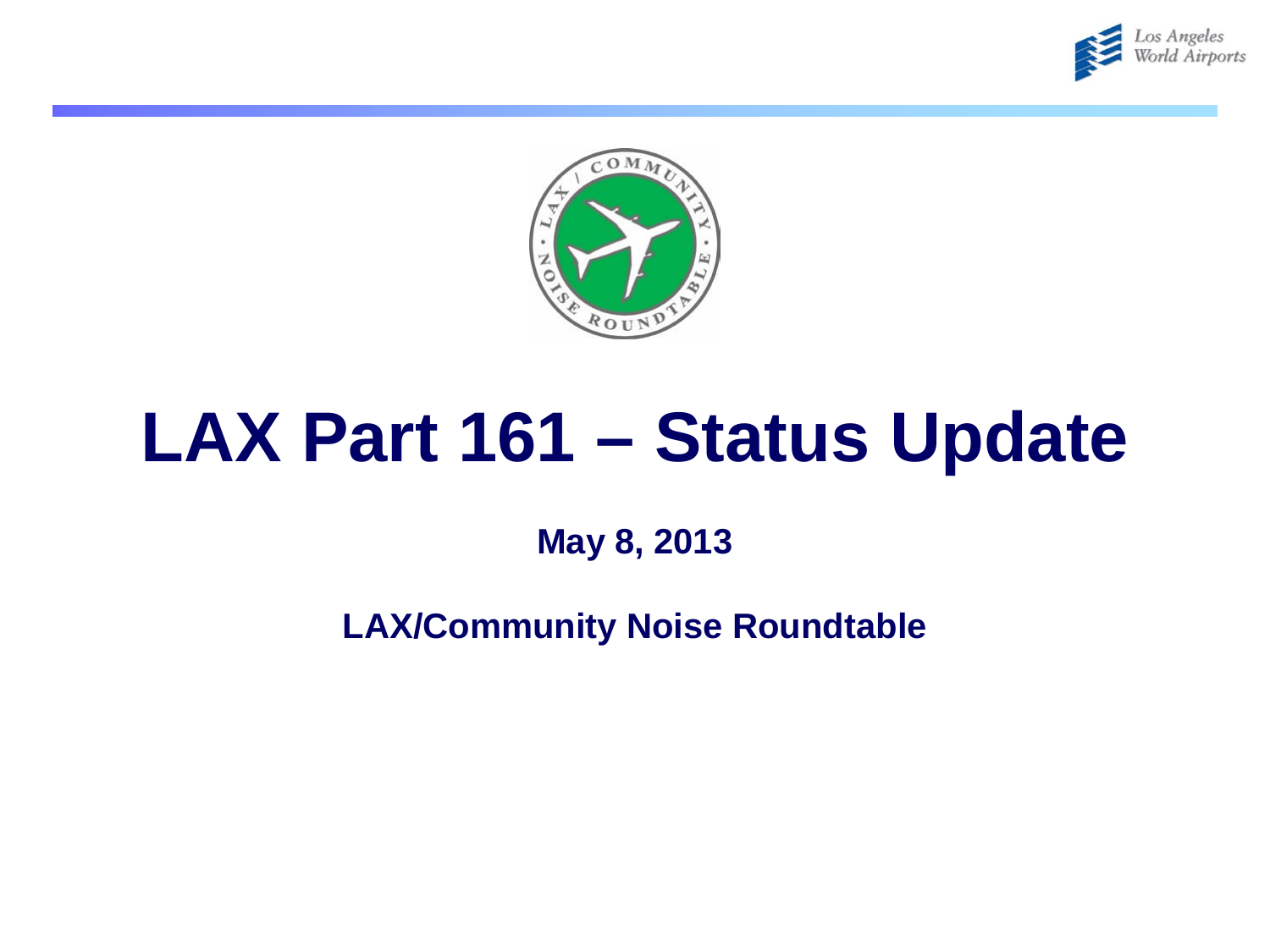

- 1/29/13 LAWA Submitted Application/Study to FAA
- 3/1/13 FAA sent initial response to LAWA application incomplete
- 3/15/13 FAA letter to LAWA specifying areas where more information needed
- 3/20/13 HMMH crafted initial proposal for responding to FAA comments/questions
- 3/28/13 LAWA response letter to FAA: intent to resubmit application
- 4/19/13 FAA teleconference to discuss LAWA's proposed responses

*Next Step*

• 6/30/13 – LAWA to submit supplemental information to FAA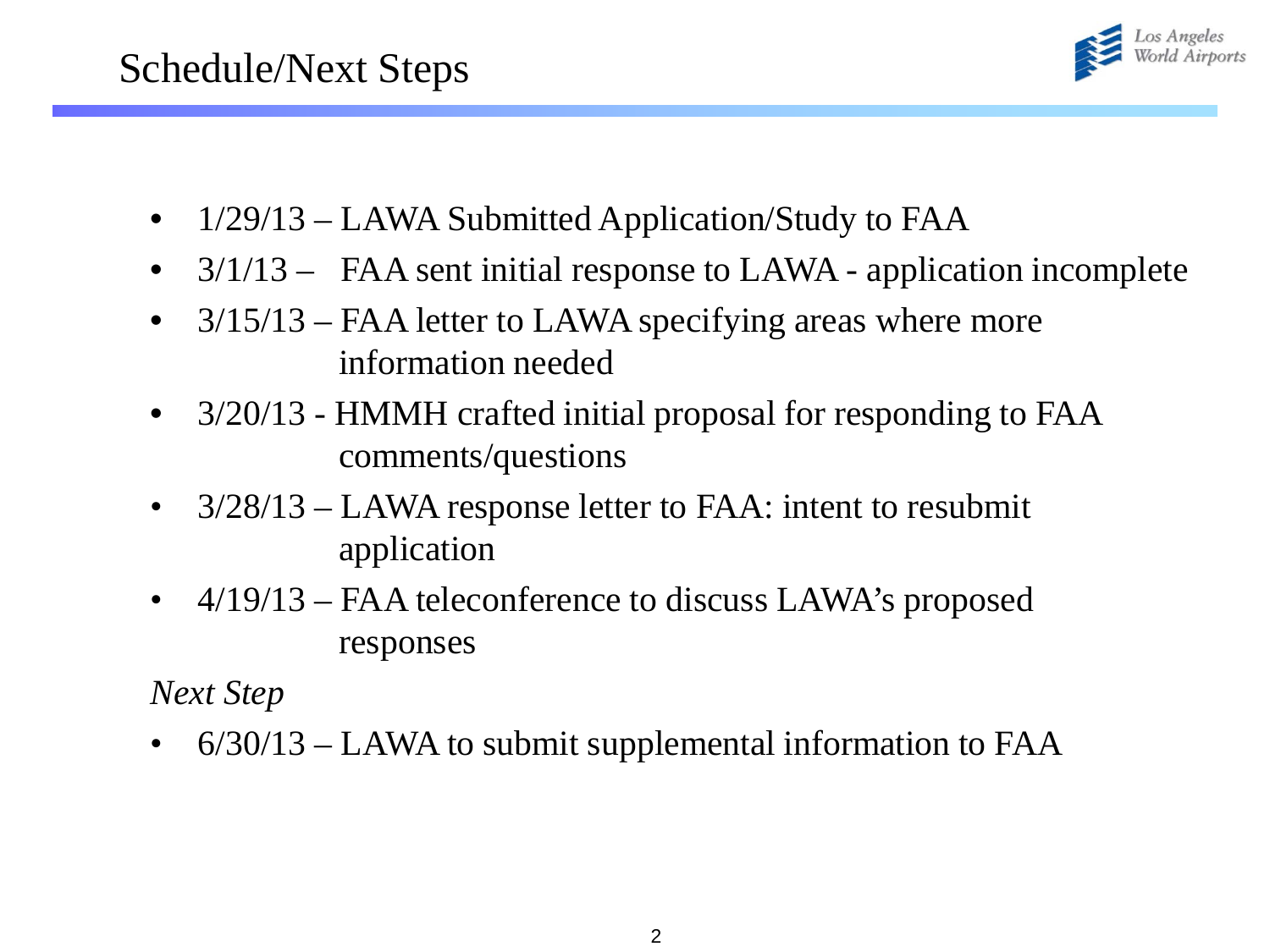

*These five categories were identified by the FAA as incomplete*

- Analysis
- Airport Noise Study Area
- Technical Data Supporting Noise Impact Analysis
- Cost-Benefit Analysis
- Statement About Partial Approval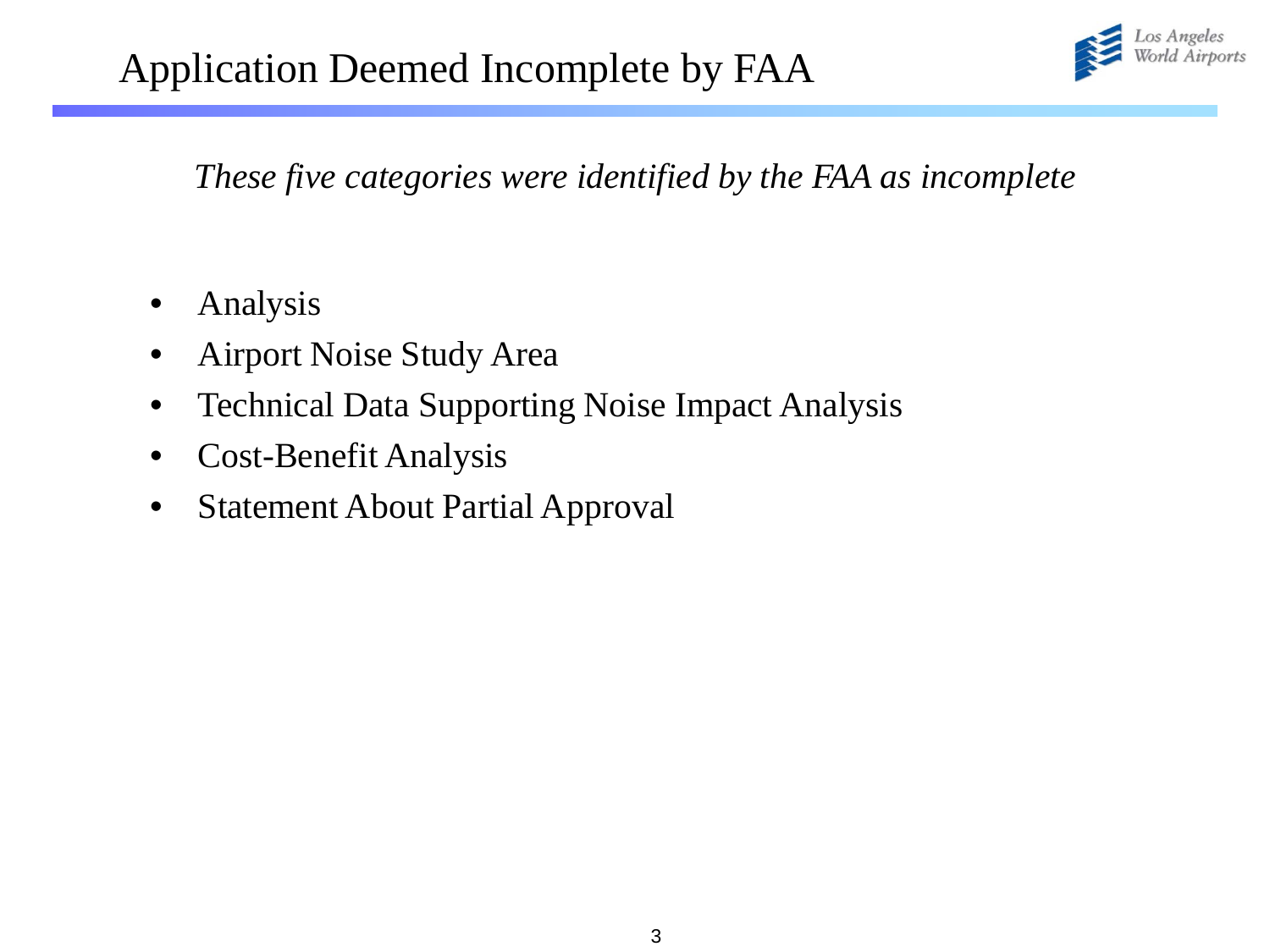

- FAA asked if the 2013 and 2018 contours reflected existing and planned development for future conditions
	- FAA mentioned that they were aware of a Runway Safety Area (RSA) project for 07L/25R and that LAWA was completing the LAX Master Plan Specific Plan Amendment Study (SPAS)
- Geographic boundaries and jurisdiction names for those areas that control land use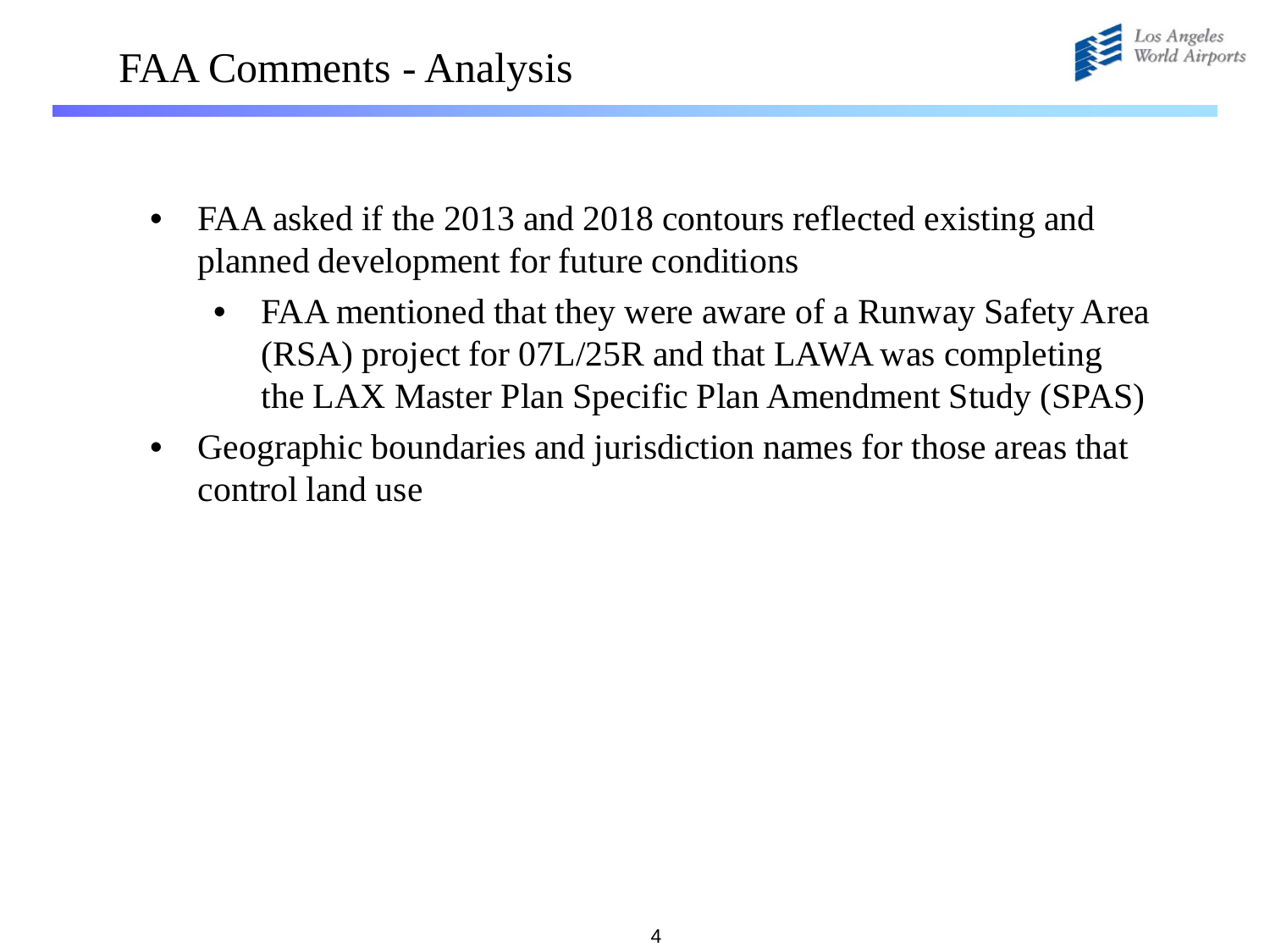

- Noise problem not quantified within the ANSA
- By definition ANSA is the 65 CNEL contour
- LAWA identified additional noise study area based on sleep disruption - noise problem defined in applications:
	- "To reduce the occurrence and frequency of nighttime awakenings for residents living near LAX by eliminating nonconforming easterly departures between midnight and 6:30 a.m. when the airport is in Over-Ocean Operations or Westerly Operations."
- Noise complaints used to support assertion of noise problem did not demonstrate location of complaints relative to ANSA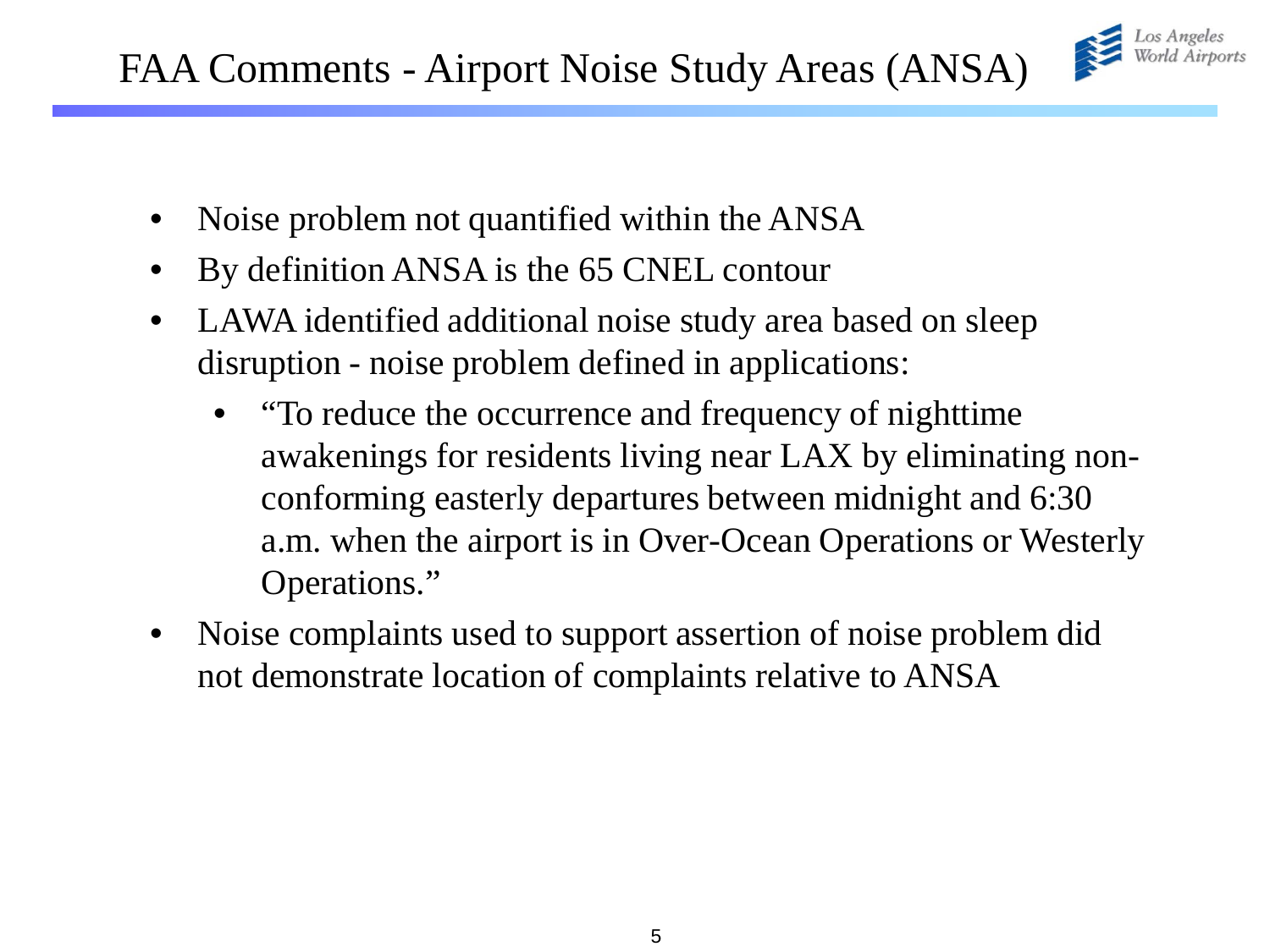

- Provide more detail of the sleep awakenings calculations at each grid point in electronic format:
	- Calculation of the probability of awakenings
	- CNEL level
	- Population
	- Outdoor SEL
	- Outdoor to indoor attenuation
- Provide number of awakenings summed by CNEL level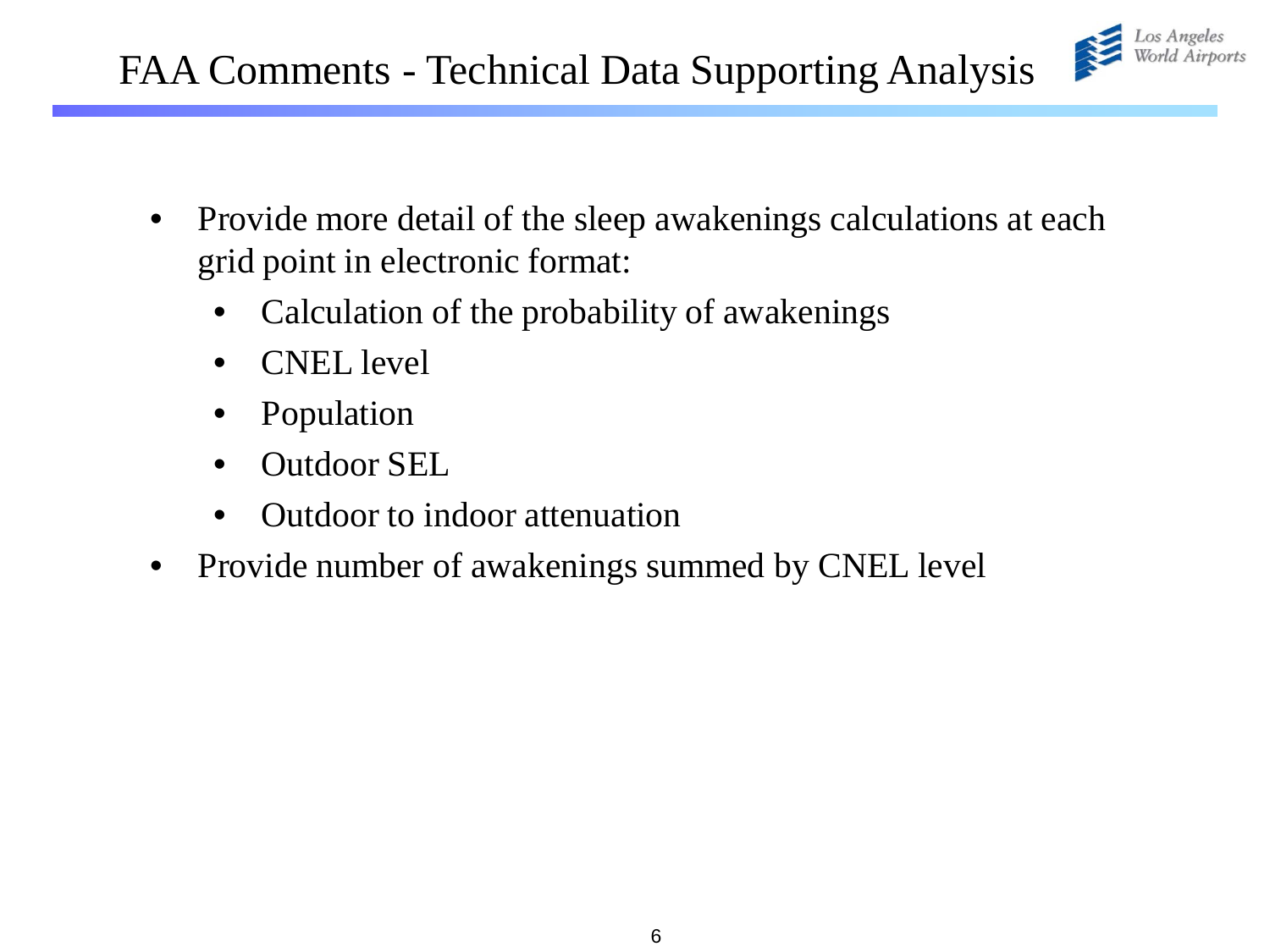

- Must consider ongoing and future residential sound insulation program
- Qualitative analysis must include: offsetting cost on operators, airports, passengers, and cargo
- More rigorous approach to forecasting non-conforming departure, including moving average, last observed year, historic average, and *regression with independent variables* (time, operations, pacific rim departures, and wind)
- Costs associated with crew time duty and rest requirements, reduction in operational efficiencies and evidence related to passenger decreases or shipper surpluses
- Costs to passengers, disruption and reschedule
- Value of passenger time, fuel burn during off-loading and on time guarantees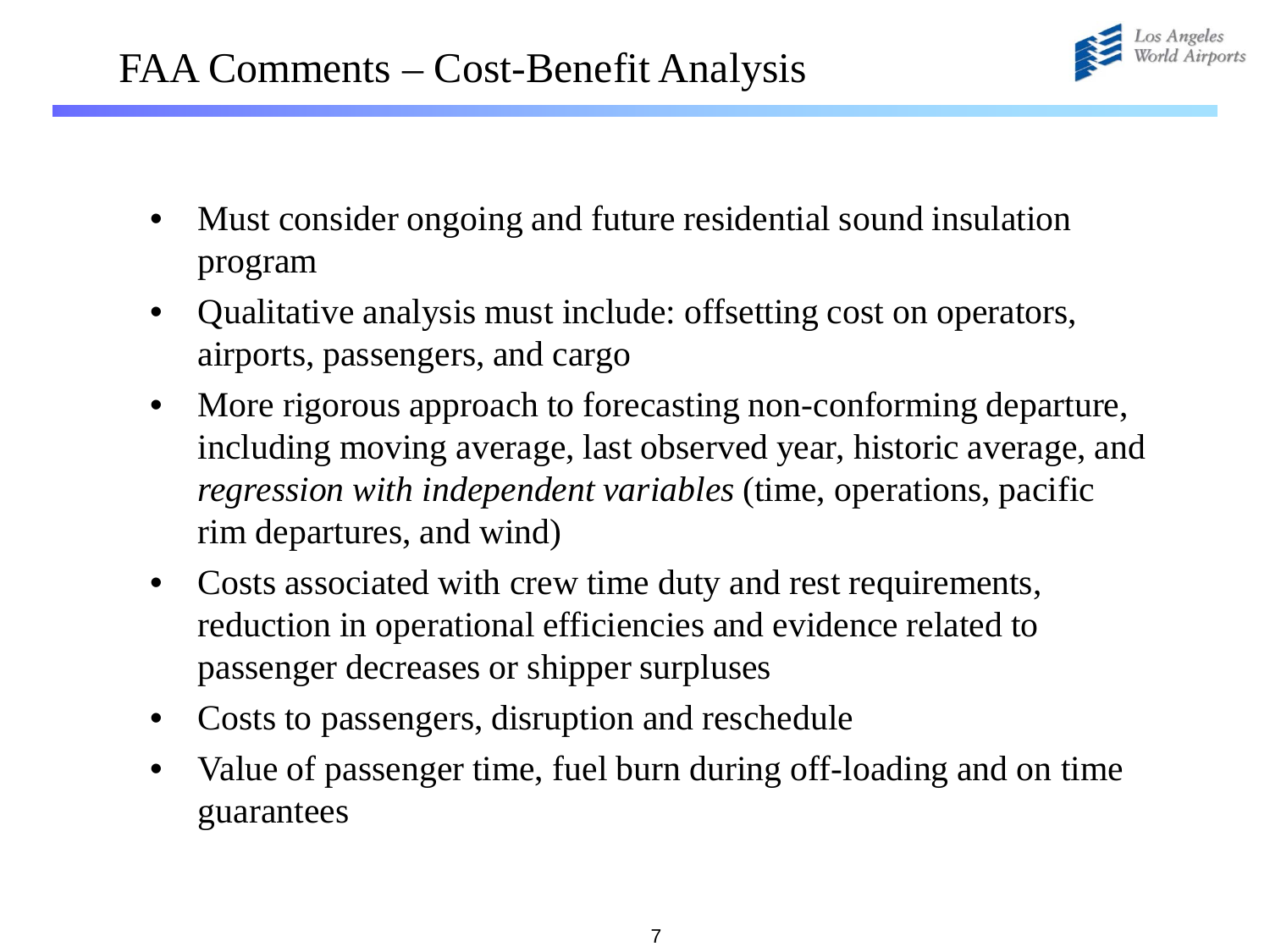

• In the event of disapproval, airport needs to state whether we want FAA to consider any portion of application for partial approval